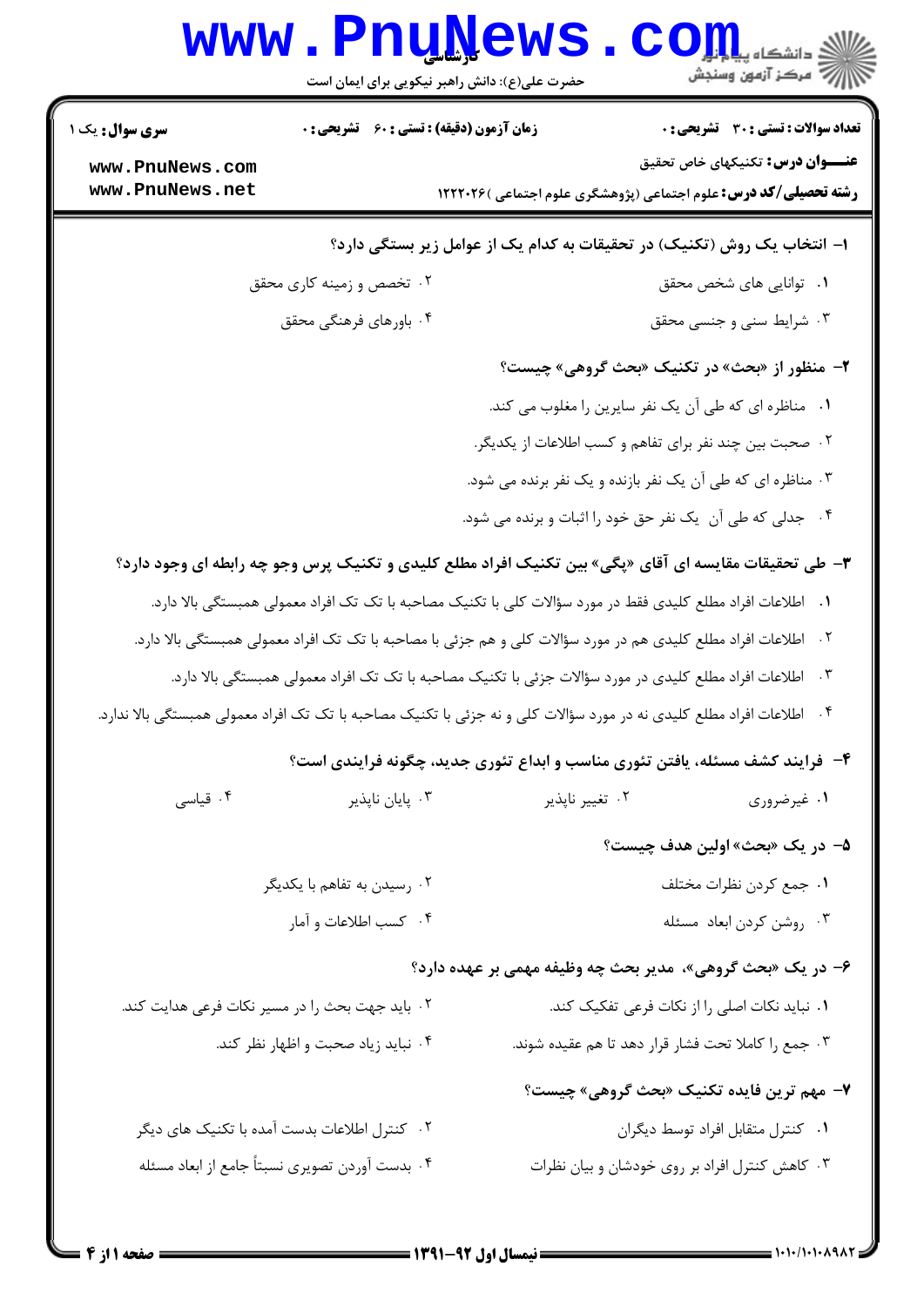|                                                                             | <b>www.PnuNews</b><br>حضرت علی(ع): دانش راهبر نیکویی برای ایمان است |             | ري دانشڪاه پي <mark>ا ۽ آور</mark><br>اڳ مرڪز آزمون وسنڊش                          |  |  |
|-----------------------------------------------------------------------------|---------------------------------------------------------------------|-------------|------------------------------------------------------------------------------------|--|--|
| <b>سری سوال : ۱ یک</b>                                                      | <b>زمان آزمون (دقیقه) : تستی : 60 ٪ تشریحی : 0</b>                  |             | <b>تعداد سوالات : تستی : 30 - تشریحی : 0</b>                                       |  |  |
| www.PnuNews.com                                                             |                                                                     |             | عنــــوان درس: تکنیکهای خاص تحقیق                                                  |  |  |
| www.PnuNews.net                                                             |                                                                     |             | <b>رشته تحصیلی/کد درس:</b> علوم اجتماعی (پژوهشگری علوم اجتماعی )۱۲۲۲۰۲۶            |  |  |
|                                                                             |                                                                     |             | ۸– آقای هارتموت اسر، در یک مصاحبه، رفتار پاسخگویان را تابع چه عواملی می دانست؟     |  |  |
|                                                                             | ۰۲ وابستگی قشری – توان اجتماعی                                      |             | 1. درآمد - تحصیلات – شغل                                                           |  |  |
|                                                                             | ۰۴ طبقه اجتماعی – درآمد - تجسم                                      |             | ۰۳ انگیزش – شناخت – قدرت انعطاف                                                    |  |  |
| ۹- ارزیابی فایده مشارکت در مصاحبه به کدام یک از عوامل زیر بستگی کمتری دارد؟ |                                                                     |             |                                                                                    |  |  |
|                                                                             | ۰۲ خصوصیات فردی پاسخگویان                                           |             | ۰۱ رفتار محقق                                                                      |  |  |
|                                                                             | ۰۴ صداقت پاسخگويان                                                  |             | ۰۳ مسئله مورد تحقيق                                                                |  |  |
|                                                                             |                                                                     |             | ۱۰- از کدام یک از تکنیک های زیر می توان برای پیشگویی در آینده سود جست؟             |  |  |
| ۰۴ مشاهده                                                                   | ۰۳ دلفی                                                             | ۰۲ پرسشنامه | ٠١. مصاحبه                                                                         |  |  |
|                                                                             |                                                                     |             | 11– هدف از انجام تحقیق دلفی چیست؟                                                  |  |  |
|                                                                             | ۰۲ بدست آوردن تصویری قابل اعتماد از آینده                           |             | ٠١ تعيين پايگاه و محبوبيت افراد                                                    |  |  |
|                                                                             | ۰۴ انجام تحقيق هدفمند و با اعتماد                                   |             | ۰۳ پیشگیری از اتفاقات                                                              |  |  |
|                                                                             |                                                                     |             | 12- کدام یک از گزینه های زیر جزء نواقص تکنیک دلفی محسوب می شود؟                    |  |  |
|                                                                             | ۰۲ فشار هنجاری به محقق و دستیارانش                                  |             | ۰۱ پیدایش رفتار ناهمشکل و رنگارنگ                                                  |  |  |
|                                                                             | ۰۴ توزیع آماری متقارن پاسخها و اریب کمتر                            |             | ۰۳ نزدیک کردن مصنوعی عقاید متخصصین                                                 |  |  |
|                                                                             |                                                                     |             | ۱۳- تحقیقات دلفی در چه زمان و با کارهای چه کسی آغاز شد؟                            |  |  |
|                                                                             | ۰۲ بعد از جنگ جهانی دوم- موری                                       |             | ٠١. بعد از جنگ جهاني اول- هلمر                                                     |  |  |
|                                                                             | ۰۴ بعد از جنگ جهانی اول- موری                                       |             | ۰۳ بعد از جنگ جهانی دوم – هلمر                                                     |  |  |
|                                                                             |                                                                     |             | ۰۱۴ پر اعتبارترین تکنیک در علوم اجتماعی کدام است؟                                  |  |  |
| ۰۴ مطالعه موردی                                                             | ۰۳ پرسشنامه                                                         | ۰۲ پرس و جو | ۰۱ مشاهده                                                                          |  |  |
|                                                                             |                                                                     |             | ۱۵– در جوامعی که محقق، زبان آن کشور و مردم را نمی داند، مناسب ترین تکنیک کدام است؟ |  |  |
| ۰۴ مصاحبه                                                                   | ۰۳ سوسیومتری                                                        | ۰۲ مشاهده   | ۰۱ دلفی                                                                            |  |  |
|                                                                             |                                                                     |             | ۱۶− تکنیک «تحلیل کنش متقابل» جزء چه نوع تحقیقاتی است؟                              |  |  |
|                                                                             | ۰۲ تحلیل محتوای کیفی                                                |             | ٠١ مشاهده مشاركتى                                                                  |  |  |
|                                                                             | ۰۴ مشاهده غیر مشارکتی                                               |             | ۰۳ تحلیل محتوای کمی                                                                |  |  |
|                                                                             |                                                                     |             |                                                                                    |  |  |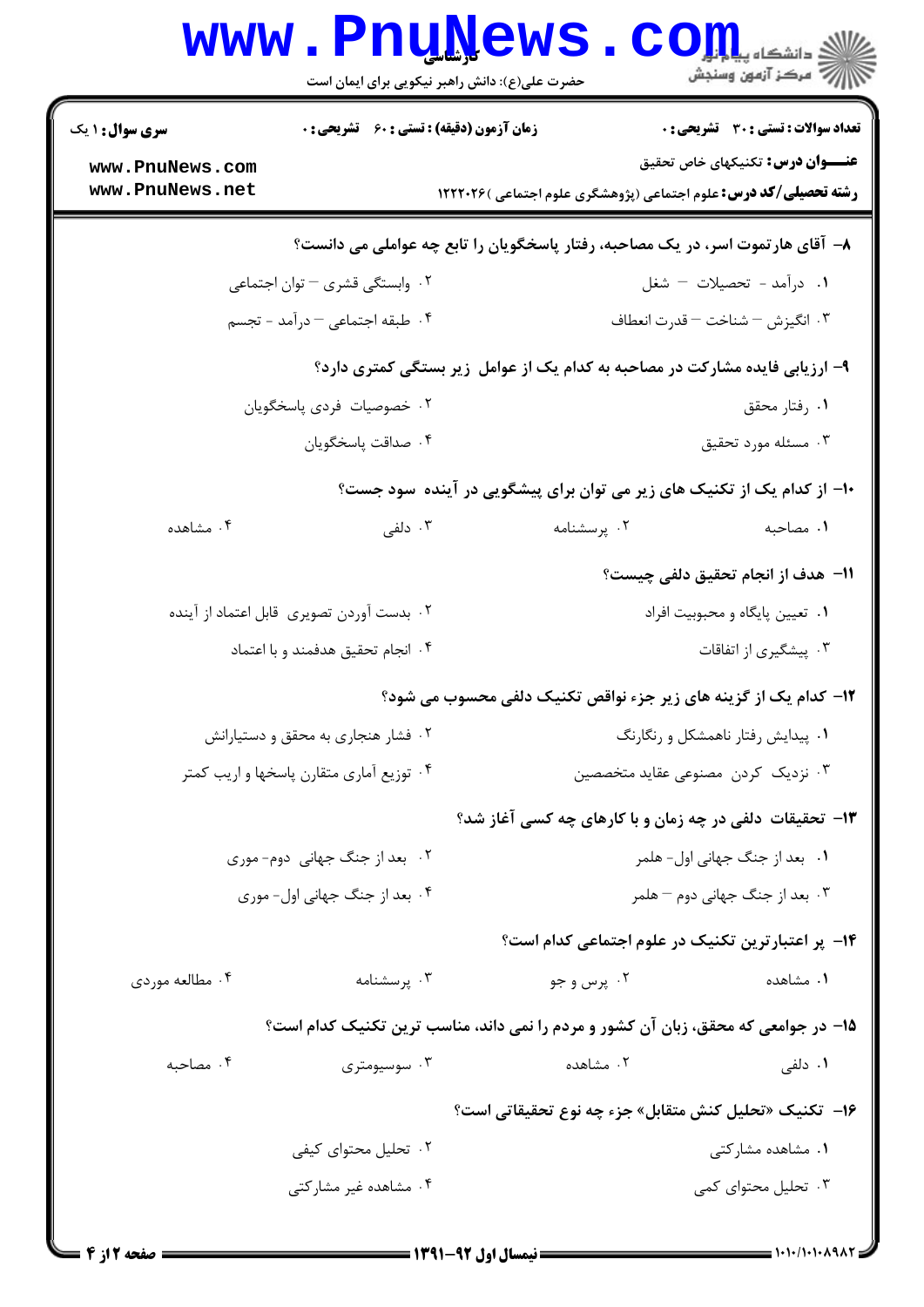|                                                                                                              |                                                    | <b>www.PnuNews</b><br>حضرت علی(ع): دانش راهبر نیکویی برای ایمان است | COL<br>کے دانشکاہ پیا <mark>ہ</mark><br>رآ مرڪز آزمون وسنڊش                                                           |  |  |
|--------------------------------------------------------------------------------------------------------------|----------------------------------------------------|---------------------------------------------------------------------|-----------------------------------------------------------------------------------------------------------------------|--|--|
| <b>سری سوال : ۱ یک</b>                                                                                       | <b>زمان آزمون (دقیقه) : تستی : 60 ٪ تشریحی : 0</b> |                                                                     | <b>تعداد سوالات : تستی : 30 ٪ تشریحی : 0</b>                                                                          |  |  |
| www.PnuNews.com                                                                                              |                                                    | عنــــوان درس: تکنیکهای خاص تحقیق                                   |                                                                                                                       |  |  |
| www.PnuNews.net                                                                                              |                                                    |                                                                     | <b>رشته تحصیلی/کد درس:</b> علوم اجتماعی (پژوهشگری علوم اجتماعی )۱۲۲۲۰۲۶                                               |  |  |
| ۱۷- بر طبق مشاهده نامه آقای بیلز طبقه مشاهده «همراهی و دوستی نشان دادن» جزء کدام یک از زمینه های رفتاری است؟ |                                                    |                                                                     |                                                                                                                       |  |  |
|                                                                                                              | ٠٢ زمينه وظايف: جهت پاسخ                           |                                                                     | ٠١ زمينه اجتماعي- احساسي (عكس المعل هاى مثبت)                                                                         |  |  |
| ۰۴ زمینه اجتماعی - احساسی (عکس العمل های منفی)                                                               |                                                    |                                                                     | ۰۳ زمينه وظايف: پرسش ها                                                                                               |  |  |
| ۱۸- تکنیک مشاهده غیر مشارکتی « بیلز» را می توان در کدام یک از محیط های زیر انجام داد؟                        |                                                    |                                                                     |                                                                                                                       |  |  |
|                                                                                                              | ۰۲ در محیط باز مانند مزارع                         |                                                                     | ٠١. محيط بسته مانند كلاس                                                                                              |  |  |
|                                                                                                              | ۰۴ در مشاهده وضعیت رانندگان                        |                                                                     | ۰۳ در بررسی رفتار پلیس در کلانتری                                                                                     |  |  |
|                                                                                                              |                                                    |                                                                     | ۱۹- در کدام تکنیک، محقق دارای دو نقش(محقق و عضو گروه) می باشد؟                                                        |  |  |
| ۰۴ سوسیو متری                                                                                                | ۰۳ مصاحبه                                          | ۰۲ دلفی                                                             | ۰۱ مشاهده مشارکتی                                                                                                     |  |  |
| 4۰- تکنیک بدون عکس العمل (بدون ًمزاحمت) جزء کدام یک از تکنیک های زیر محسوب می شود؟                           |                                                    |                                                                     |                                                                                                                       |  |  |
| ۰۴ مشاهده                                                                                                    | ۰۳ تحلیل محتوا                                     | ۰۲ سوسیومتری                                                        | ٠١. مصاحبه                                                                                                            |  |  |
|                                                                                                              |                                                    |                                                                     | <b>۲۱</b> - کدام یک از گزینه های زیر جزء معایب اصلی تکنیک مشاهده محسوب می شوند؟                                       |  |  |
|                                                                                                              | ۰۲ زمان بر بودن- تفسیر نادرست                      |                                                                     | ۰۱ ادراک نادرست- محدودیت در مشاهده                                                                                    |  |  |
| ۰۴ پر هزینه بودن-تفسیر نادرست                                                                                |                                                    |                                                                     | ۰۳ عدم امکان مشارکت -ادراک نادرست                                                                                     |  |  |
|                                                                                                              |                                                    |                                                                     | ۲۲– هدف از تحلیل محتوای کیفی چیست؟                                                                                    |  |  |
|                                                                                                              | ۰۲ سنجش کمی گرایش بیان شده در یک متن               |                                                                     | ۰۱ پی بردن به ارزش گذاری تولید کننده متن                                                                              |  |  |
|                                                                                                              | ۰۴ سنجش تأثير متن بر روى گيرنده پيام               |                                                                     | ۰۳ بررسی میزان محبوبیت افراد                                                                                          |  |  |
|                                                                                                              |                                                    |                                                                     | ۲۳– در بحث از شرایط کلی تحلیل محتوای کیفی، محقق پس از تعیین چارچوب تئوریکی، کدامیک از اقدامات زیر را انجام می<br>دهد؟ |  |  |
|                                                                                                              | ٠٢ تعيين واحد محتوا                                |                                                                     | ٠١. تهيه طبقه هاى تحليل                                                                                               |  |  |
|                                                                                                              | ۰۴ نمونه گیری                                      |                                                                     | ۰۳ تحليل يافته ها                                                                                                     |  |  |
| <b>۲۴</b> - تحلیل «احتمال وقوع» در کدام یک از تکنیک های زیر به کار می رود؟                                   |                                                    |                                                                     |                                                                                                                       |  |  |
|                                                                                                              | ۰۲ مشاهده با ساخت                                  |                                                                     | ۰۱ تحلیل محتوای کیفی                                                                                                  |  |  |
|                                                                                                              | ۰۴ تحلیل محتوای کمی                                |                                                                     | ۰۳ مشاهده بدون ساخت                                                                                                   |  |  |
|                                                                                                              |                                                    |                                                                     |                                                                                                                       |  |  |